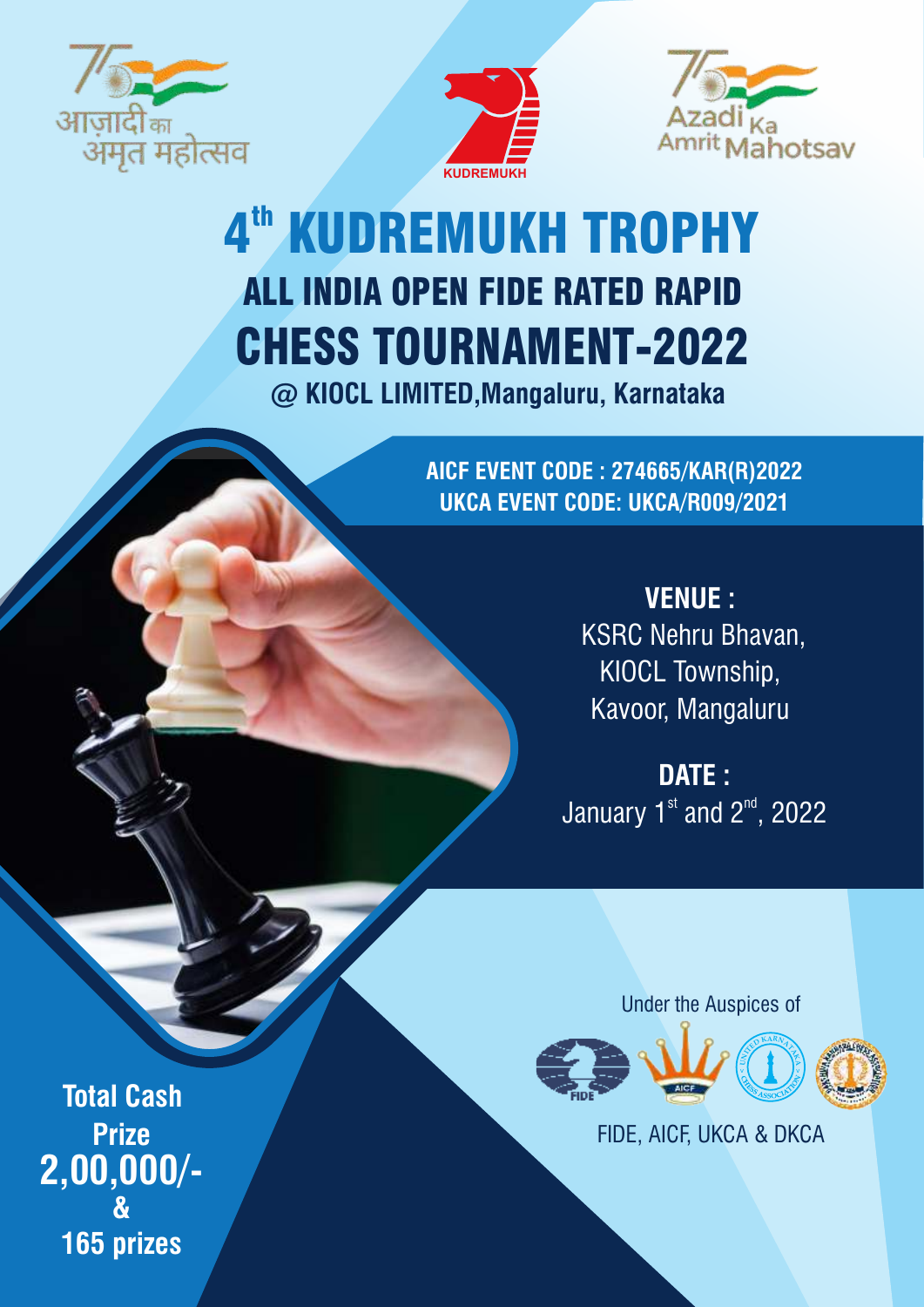|                                                   | <b>OPEN CATEGORY</b>                               |                                     |                             |             |                                                                      |  |
|---------------------------------------------------|----------------------------------------------------|-------------------------------------|-----------------------------|-------------|----------------------------------------------------------------------|--|
| 1st                                               | Rs. $30,000/- +$ Trophy                            |                                     |                             |             | <b>AGE CATEGORY PRIZE</b>                                            |  |
| 2nd                                               | Rs. 20,000/- $+$ Trophy                            |                                     |                             |             | 5-7, 9, 11, 13 & 15                                                  |  |
| 3rd                                               | Rs. $10,000/- +$ Trophy                            |                                     |                             |             | Top 10 Trophy for Boys & Girls (each category)                       |  |
| 4th                                               | Rs. 8,000/-                                        |                                     |                             |             | <b>DAKSHINA KANNADA BEST PLAYER TOP 10</b>                           |  |
| 5th                                               | Rs. 7,000/-                                        |                                     |                             |             | 1st Rs. 2,000/- $+$ Trophy                                           |  |
| 6th                                               | Rs. 6,000/-                                        |                                     |                             |             | 2nd Rs. $1,500/ - +$ Trophy                                          |  |
| 7th                                               | Rs. 5,000/-                                        |                                     |                             |             | 3rd Rs. $1,000/- +$ Trophy<br>4th - 10th Trophy only                 |  |
| 8th                                               | Rs. 4,500/-                                        |                                     |                             |             |                                                                      |  |
| 9th                                               | Rs. 3,500/-                                        |                                     |                             |             | PHYSICALLY CHALLENGED                                                |  |
| <b>10th</b>                                       | Rs. 3,000/-                                        |                                     |                             |             | $Rs.1000/- +$ Trophy                                                 |  |
| <b>11th-15th</b>                                  | Rs. 2,500/-                                        |                                     |                             |             |                                                                      |  |
| <b>16th-20th</b>                                  | Rs. 2,000/-                                        |                                     |                             |             | <b>BEST WOMEN PLAYER</b>                                             |  |
| 21st-25th                                         | Rs. 1,500/-                                        |                                     |                             |             | $Rs.1500/- +$ Trophy                                                 |  |
| 1000-1199                                         | 1200 - 1399                                        |                                     |                             | 1400 - 1599 | 1600 - 1799                                                          |  |
| 1st<br>$Rs. 3,500 + Trophy$                       | 1st                                                | $Rs. 3,500 + Trophy$                | 1st Rs. $3,500 +$ Trophy    |             | 1st Rs. $3,500 +$ Trophy                                             |  |
| 2rd<br>$Rs. 3,000 + Trophy$                       | 2nd                                                | $Rs. 3,000 + Trophy$                | 2nd Rs. $3,000 +$ Trophy    |             | 2rd Rs. $3,000 +$ Trophy                                             |  |
| 3th<br>$Rs. 2,500 + Trophy$                       | 3rd                                                | $Rs. 2,500 + Trophy$                | 3rd Rs. $2,500 +$ Trophy    |             | 3th Rs. 2,500 $+$ Trophy                                             |  |
| $Rs. 2,000 + Trophy$<br>4th                       | 4th                                                | $\text{Rs. } 2,000 + \text{Trophy}$ | 4th Rs. 2,000 $+$ Trophy    |             | 4th Rs. 2,000 $+$ Trophy                                             |  |
| 5th<br>$Rs.1,500 + Trophy$                        | 5th                                                | $Rs. 1,500 + Trophy$                | 5th Rs. $1,500 +$ Trophy    |             | 5th Rs. $1,500 +$ Trophy                                             |  |
|                                                   |                                                    |                                     |                             |             |                                                                      |  |
| <b>BEST VETERAN PLAYER (ABOVE 60 YEARS)</b>       |                                                    |                                     | <b>UNRATED</b>              |             | <b>INAUGURATION:</b><br>$1st$ January 2022 at 9:00 AM                |  |
| $Rs. 2,000 + Trophy$<br>1st                       |                                                    |                                     | 1st Rs. $3,500 +$ Trophy    |             | Breakfast: 8:00 AM                                                   |  |
| 2rd<br>$Rs.1,500 + Trophy$                        |                                                    |                                     | $2nd$ Rs. 3,000 + Trophy    |             |                                                                      |  |
|                                                   |                                                    |                                     | 3rd Rs. 2,500 $+$ Trophy    |             | <b>PRIZE DISTRIBUTION:</b><br>$2nd$ January 2022 at 4:30 PM          |  |
| <b>Best Youngest Player</b><br>1 & II Trophy Only |                                                    |                                     | 4th Rs. $2,000 +$ Trophy    |             |                                                                      |  |
|                                                   |                                                    |                                     | 5th Rs. $1,500 +$ Trophy    |             | <b>Last Date for Registration:</b><br>30th December 2021 by 10:00 AM |  |
|                                                   |                                                    | <b>Entry Fee Rs. 1,000/-</b>        |                             |             |                                                                      |  |
|                                                   | ENTRY FEE MAY BE DEPOSITED IN OUR ACCOUNT AS UNDER |                                     |                             |             |                                                                      |  |
|                                                   | <b>Account Name</b>                                |                                     | : KIOCL Sports & Recr Club  |             |                                                                      |  |
|                                                   | <b>Bank</b>                                        |                                     | : SBI, Panambur             |             |                                                                      |  |
|                                                   | <b>Account No.</b>                                 |                                     | : 10205649584               |             |                                                                      |  |
|                                                   | <b>IFSC Code</b>                                   |                                     | : SBIN0002249               |             |                                                                      |  |
|                                                   | <b>MICR Code</b>                                   |                                     | : 575002011                 |             |                                                                      |  |
|                                                   |                                                    |                                     | FOR REGISTRATION VISIT LINK |             |                                                                      |  |
|                                                   | https://cutt.ly/XYTEOQu or www.karnatakachess.com  |                                     |                             |             |                                                                      |  |

and after depositing the entry fee as per details given above fill up online registration form and **E-mail to kudremukhchess@gmail.com, conrmation is compulsory after depositing amount in the above**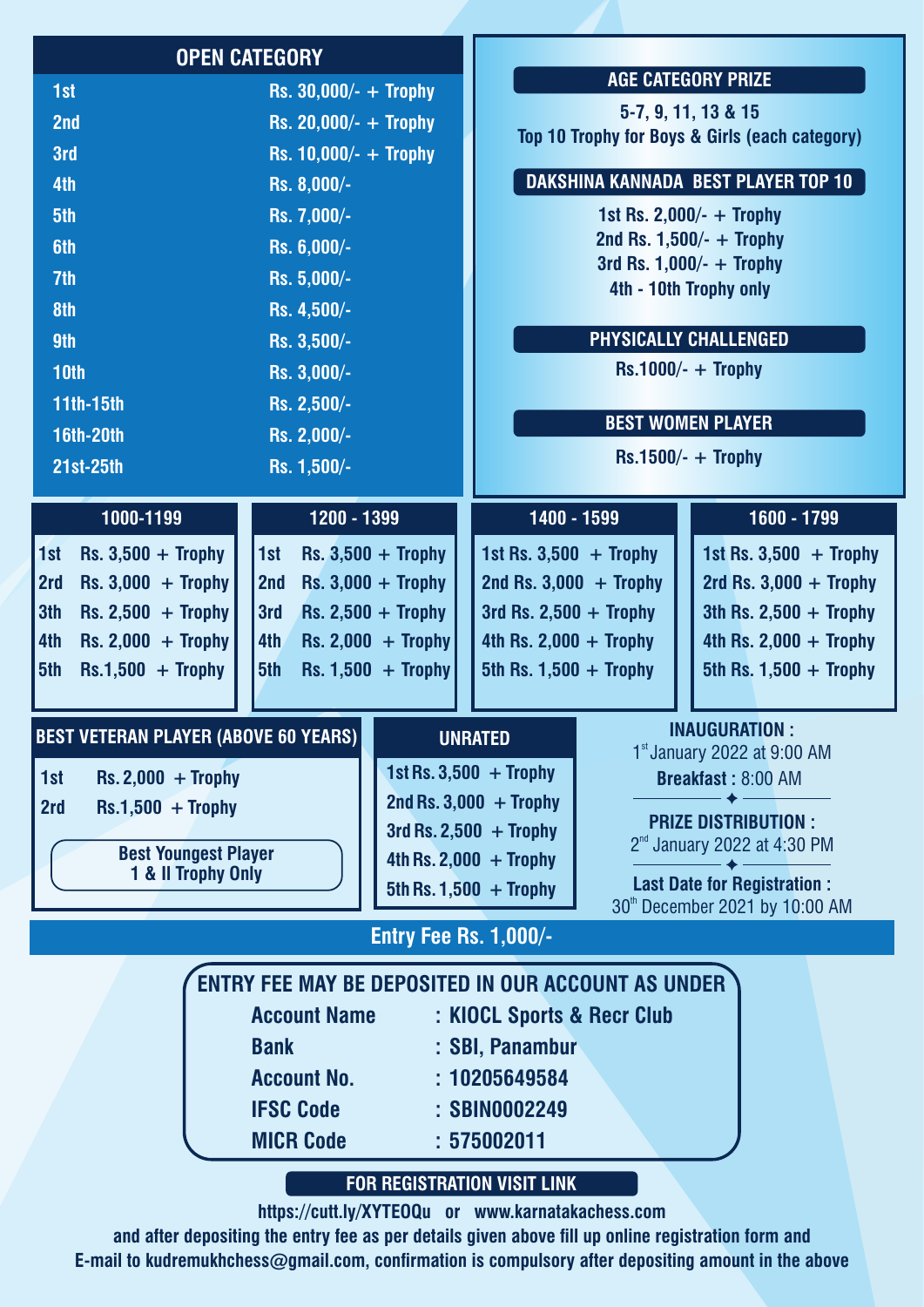

#### **AICF REGISTRATION AND REQUIREMENTS**

- As per latest AICF regulation dated 31.07.2017 it is informed that from 1st September 2017 all AICF registration will be accepted only through online by AICF.
- Players registration should be done 05 days in advance before the start of the tournament
- New players to the field of chess are informed that AICF registration is mandatory and it should be done well before participating in the tournament.
- For renewing AICF registration of existing players please click<http://aicf.in/player-search/>
- For fresh AICF registration please click<http://aicf.in/online-player-registration/>

#### **TOURNAMENT REGULATIONS**

- **Time control :**  $25 \text{ min} + 10 \text{ sec}$
- **System of play :** The tournament will be conducted as per FIDE laws & Swiss system with 9 rounds
- **Tie Break: Direct Encounter Buchholz System will be followed**
- Protests: Protests, if any against the decision of the Chief Arbiter shall be made in writing with a protest fee of Rs.500/- within 30 minutes of the occurrence of the incident to the appeals committee. The protest fee will be refunded if the appeal is upheld.
- Withdrawals : A player may withdraw at any stage of the event after informing Chief Arbiter in writing.
- Appeal Committee : Five members appeal committee shall be formed. No member of the committee can vote on dispute in which a player form his own state is involved and in such cases, the reserve can take his place in the committee.

#### **Free Breakfast, Lunch & Snacks**

#### **will be served for all the participants & accompanying persons**

#### **COVID-19-STANDARD OPERATING PROCEDURES**

- All Necessary precautions and the standard Operating Procedures with respect to COVID-19 must be followed strictly
- Wearing mask is compulsory, hands must be sanitized and social distance has to be maintained

#### **TEAM OF ARBITERS**

**IA, Vasanth BH** Chief Arbiter

**NA, Sakshath UK** Deputy Chief

**NA, Soundarya UK Sri Babu Poojary**

**The organizers have the right to reject any entry without assigning any reason thereof. No requests towards waiver of entry fee will be entertained.** For all age categories birth certificates should be produced Players qualified for more than one prize will be considered only for higher prize.

WELCOMES YOU ALL

Sri Saminathan T

CMD, KIOCL

Sri Swapan Kumar Gorai

Director(Finance)

## Sri Bhaskara Reddy K V

Director(Prod & Proj)

## Sri Ramakrishna Rao H

General Manager (Production)